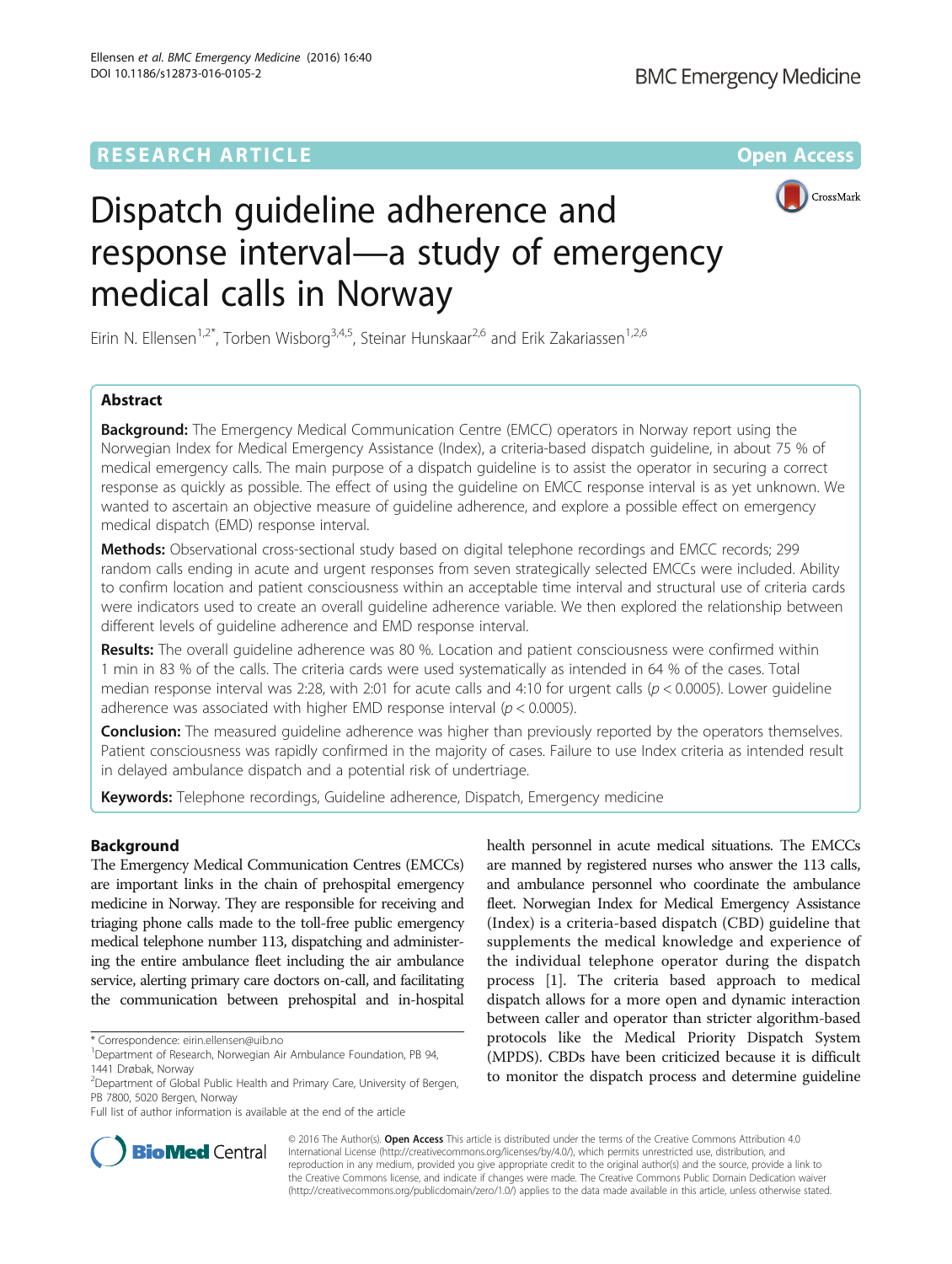adherence, thereby complicating both quality improvement processes and research [\[2](#page-5-0)–[4](#page-6-0)].

A 2013 systematic review found that there is an lack of studies on an international basis addressing the two principal systems concerning guideline adherence and protocol compliance [[5\]](#page-6-0). A 2014 study compared cardiac arrest calls processed by a MPDS protocol in Richmond, USA, and the Norwegian CBD guidelines [[6\]](#page-6-0). Indicators for protocol compliance/guidelines adherence were clarification of consciousness (100 and 97 % for MPDS and CBD, respectively), and detection of respiratory arrest (100 and 98 %, respectively). The generalization of these results to the protocol and guidelines as a whole is limited, given the narrow patient groups on which the study focused. A national questionnaire survey among the Norwegian EMCC operators showed a wide range in self-reported use of the Index, not only on the level of individual operators, but also on the EMCC level [[2](#page-5-0)]. The mean self-reported use of the Index found in that study corresponded to operators' use of Index in approximately 75 % of all medical emergency phone calls. Another Norwegian study from 2008 focused on impaired consciousness and intoxication [[7\]](#page-6-0). The study revealed a discrepancy between the use of the Index obtained through operators' questionnaires and recorded phone calls. Some 99 % of the operators claimed to use the Index, while the recordings showed that the level of consciousness was clarified in only 64 % of the contacts.

The aim of this study was to measure guideline adherence objectively through evaluation of real telephone recordings. Secondly, we wanted to investigate a possible association between use of the Index and the emergency medical dispatch (EMD) response interval.

## Method

## The Norwegian Index for Medical Emergency Assistance (Index)

The Index presupposes medical knowledge and is to be used by healthcare staff who are educated and experienced. It consists of a Start page and 36 symptom-based cards. The operator begins at the Start page to obtain important information on location, the state of consciousness and the situation at hand before deciding on immediate acute ambulance dispatch, life-saving instructions, or if the time allows; the most suitable symptom card to continue exploring the situation. The first three cards (Unconscious, Unconscious child and Obstruction of airways) are mainly instructional, with a focus on cardiopulmonary resuscitation (CPR). Each of the remaining cards consists of a list of criteria, corresponding responses, additional questions, caller advices, and supporting instructions for health personnel at scene. The guidelines use three different colour categories according to urgency: red, yellow and green. The colour red is for acute and life-threatening situations, yellow is for urgent and potentially life-threatening situations, and green is for non-urgent situations. The list of criteria decline in urgency from the top down, and the operators are instructed to start from the top at the most acute criterion, reformulate into questions and work their way down the page until one criterion is finally met. As each criterion is predefined as acute, urgent or non-urgent, confirmation of a criterion automatically releases a correlated response.

### Study design and study sample

We performed an observational cross-sectional study of acute and urgent 113 calls during a 72-h period in late August 2011. Nine of Norway's 19 EMCCs were invited to participate; one did not have recordings from the inclusion period, one did not respond and seven agreed to join the study. The selection was strategically based on diversity in population density  $(5-210 \text{ inhabitants/km}^2)$ , contact rates (36–75 contacts/1 000 inhabitants/year), geographic area (all regions represented) and self-reported use of Index at EMCC level (3.7-4.4). "Self-reported use of Index" originated from a previously published questionnaire study [[2\]](#page-5-0). The EMCC operators were given a Likert scale of 11 questions on how often they used different parts of Index, with 5 response formats  $(1 = never, 2 = 1)$ seldom, <25 %, 3 = sometimes, 4 = often, >75 %, 5 = always), giving each operator and EMCC a mean value on use of Index between 1 (=never) and 5 (=always) (2). The selected study sample had a contact rate of 57/1 000 inhabitants per year, compared to the national contact rate of 56/1 000 [[2](#page-5-0)]. The mean self-reported use of Index in the sample was 3.86 (SD 0.40), slightly below the national value of 3.95 (SD 0.39) and corresponded to the response format "often,  $>75$  %" (=4) [\[2](#page-5-0)].

## Data collection

We collected a random sample of 50 digitalized call recordings from each of the five largest EMCCs, and 20 and 30 from the two smallest EMCCs. Randomization was achieved through a number generator [\(www.random.org](http://www.random.org)). Time records, set dispatch criteria and urgency were obtained from Acute Medical Information System (AMIS), the software program used to register and document each contact. One call recording was excluded because of missing AMIS information.

We used a pre-developed form when analysing the call recordings [Additional file [1\]](#page-5-0), based on an internal form used for guidelines adherence and quality control by one of the participating EMCCs. Each call recording was analysed on the basis of six different indicators; (1) confirmation of caller phone number, (2) location, (3) patient consciousness, (4) patient responsiveness, (5) criteria compliance, and (6) communication problems. Both information given spontaneously by the caller and information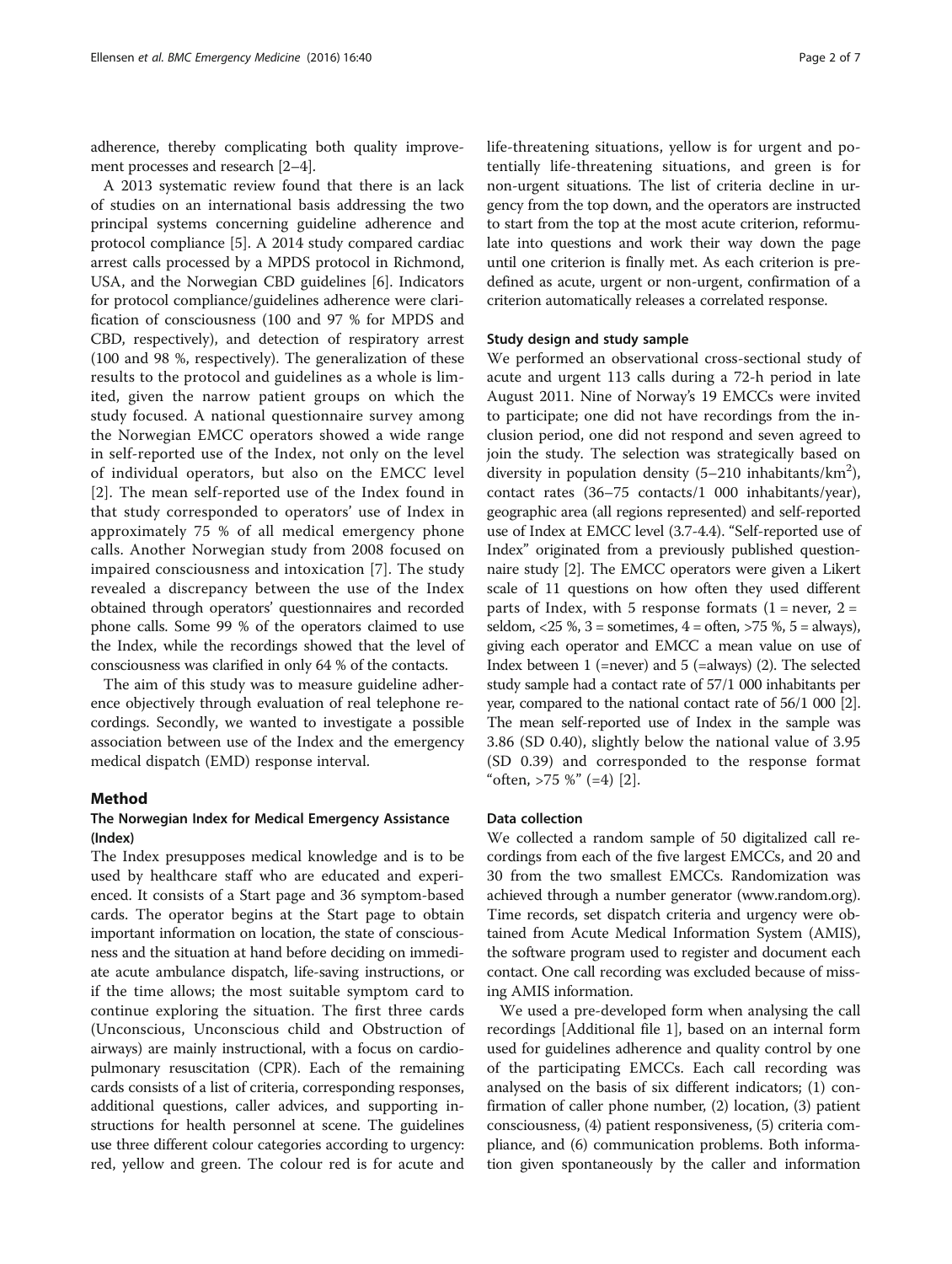asked specifically for by the operator were registered, but merged for analyses.

Indicators 1–4 were from the Start page. This information was categorized into "within 1 min", "within 2 min" or "not at all". Information gained after 2 min was interpreted as negative. Criteria compliance (indicator 5) was measured by the number of criteria above the set criterion not accounted for during the call. Hence a criteria compliance value of 0 means that all criteria above the one set by the operator were accounted for during the call, whereas increasing criteria compliance values mean that the operator has overlooked some more urgent criteria. The variable "Criteria compliance" was grouped in 0, 1 and 2 and more. Indicator 6 (communication problems) was registered as positive if the operator failed to understand what the caller was trying to communicate, as assessed by the researcher.

The main outcome variable "Overall guideline adherence" was composed from the three variables confirmation of location, confirmation of consciousness and criteria compliance. Each variable was dichotomized, and information gained within 1 min for the two first variables, and zero or one unchecked criteria above the set criterion were interpreted as positive. The variables were weighted equally, composing a measured guideline adherence score of 0 (no positive) to 3 (all positive). The secondary outcome variable "EMD response interval" was defined as time from the call was answered until an ambulance was dispatched [[8\]](#page-6-0). Time intervals are reported as minutes:seconds (mm:ss). The data are available as an additional file [Additional file [2](#page-5-0)].

## Statistical analysis

Continuous data are presented as means (SD) or medians (interquartile range, IQR) for symmetric and skewed data respectively. Rates are calculated as contacts per 1 000 inhabitants per year. Response interval was analysed as a continuous variable (seconds). Q-Q plots were used to check the outcome variables for normal distribution. Spearman rho was used to investigate correlations between the main variable and secondary variables. One-way analysis of variance (ANOVA) was used to compare mean scores on the main outcome variable between EMCC centres, and Mann-Whitney U test and Kruskal-Wallis tests to compare scores on the secondary outcome variable EMD response interval.

We performed statistical analyses using Statistical Package for the Social Sciences (IBM SPSS Statistics 23). P-values < 0.05 were considered statistically significant.

## Results

Of the 299 call recordings included in the study, 279 resulted in an ambulance dispatch; 99 % of the 174 acute contacts resulted in an ambulance dispatch  $(n = 173)$ , whereas 87 % of the 125 urgent contacts released an ambulance dispatch ( $n = 106$  $n = 106$  $n = 106$ ). Table 1 shows an overview of the six Index indicators measured in the study.

## Adherence to guideline

The mean overall guideline adherence was 2.41 (0.73), 80 % of maximum value of 3. The EMCCs differed in guideline adherence from 75 to 89 % (Table [2\)](#page-3-0), but oneway ANOVA showed no statistically significant differences between the centres ( $p = 0.073$ ).

There was a low, but statistically significant correlation, between overall guideline adherence and urgency  $(rho = 0.27, p < 0.0005)$ , revealing that acute contacts had higher levels of overall guideline adherence, compared with urgent contacts. There was no statistically significant correlation between overall guideline adherence and self-reported use of the Index, EMCC contact rate or population density.

## EMD response interval

Location, telephone number or consciousness status confirmations within 1, 2 min or not at all did not affect the EMD response interval to any statistically significant extent. Decreasing criteria compliance increased the response interval ( $p = 0.001$ ) (Table [1](#page-3-0)). Difficulties in communication due to language, non-cooperation or caller not on the scene did not affect EMD response interval.

The set level of urgency had a strong effect on the response interval, with urgent contacts having a median response interval of 4:10 min compared to acute contacts with 2:01 min. This increase of 2:09 min was statistically significant ( $p < 0.0005$ ). Increasing overall guideline adherence decreased EMD response interval  $(p < 0.0005)$ (Table [3\)](#page-4-0).

## **Discussion**

In this study we were able to measure actual use of the Index, and found a higher mean guideline adherence value compared to the previously published self-reported use of Index value [[2](#page-5-0)]. Higher overall guideline adherence led to a statistically, significantly lower EMD response interval.

Considering that the guidelines are designed to function in cooperation with the operators' skills and experience, it is difficult to designate a limit for acceptable use of the guidelines as a whole, and thus assess whether the mean guideline adherence of 80 % is acceptable or not. Start Page compliance, especially confirmation of patient location and consciousness, should be 100 % in an emergency medical call. The ideal compliance level with regards to the criteria cards will however be somewhat lower, due to the nature of the guidelines. The fact that the Index is still being used in a paper version in an otherwise electronic work environment can probably account for some of the situations where it is not used. Except occasional feedback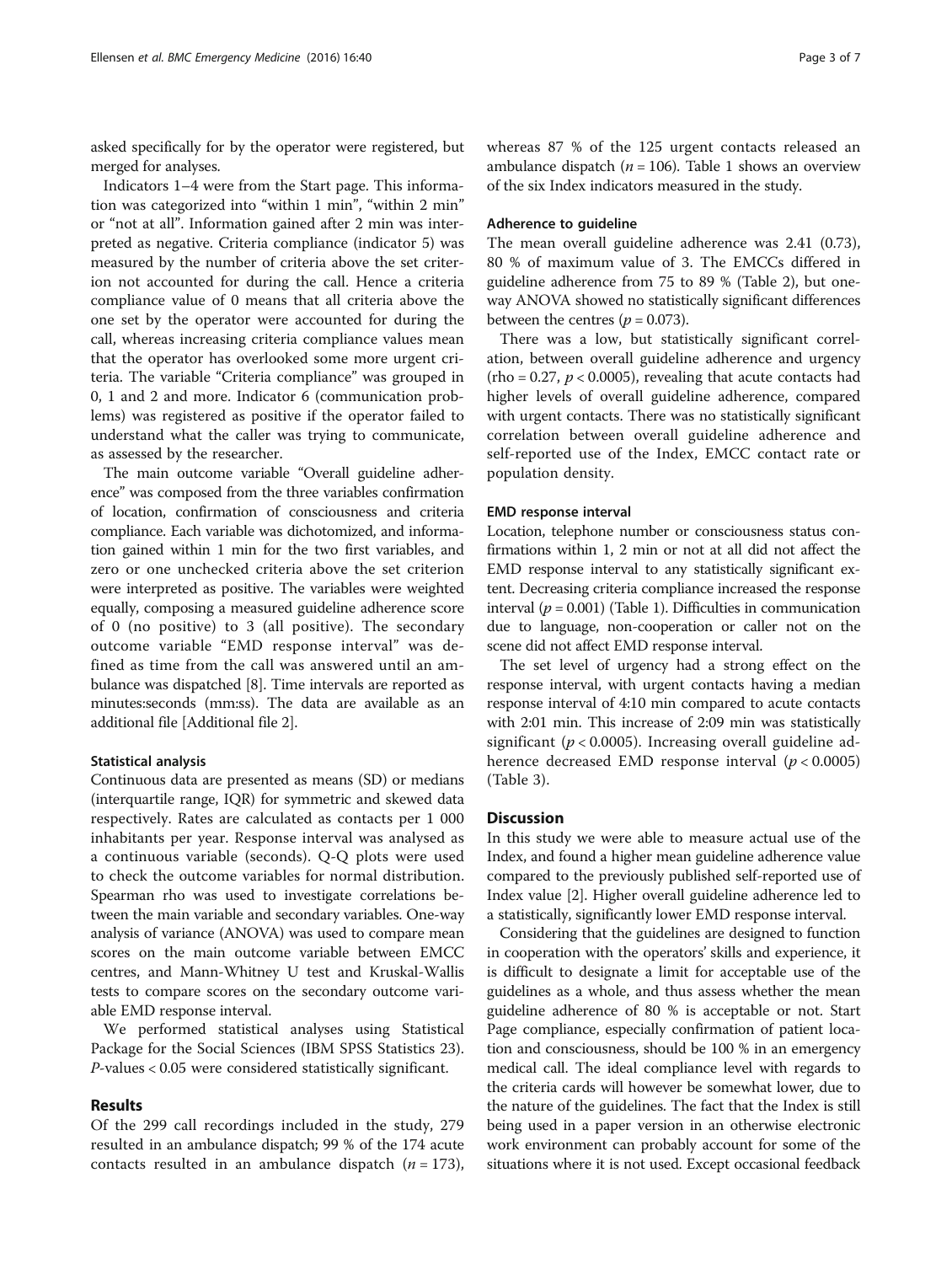|                                  | All calls $(N = 299)$ |      | Ambulance dispatches ( $N = 279$ ) |    |                                              |         |            |
|----------------------------------|-----------------------|------|------------------------------------|----|----------------------------------------------|---------|------------|
|                                  |                       |      |                                    |    | EMD response interval (min:sec) <sup>a</sup> |         |            |
|                                  | $\mathbb N$           | $\%$ | $\mathbb N$                        | %  | Median                                       | $IQR^b$ | $P$ -value |
| Caller's phone number confirmed  |                       |      |                                    |    |                                              |         | 0.973      |
| Within 1 min                     | 59                    | 20   | 56                                 | 20 | 2:49                                         | 2:01    |            |
| $1-2$ min                        | 19                    | 6    | 18                                 | 6  | 2:21                                         | 2:31    |            |
| After 2 min/none                 | 221                   | 74   | 205                                | 73 | 2:28                                         | 2:54    |            |
| Location confirmed               |                       |      |                                    |    |                                              |         | 0.225      |
| Within 1 min                     | 247                   | 83   | 237                                | 85 | 2:23                                         | 2:36    |            |
| $1-2$ min                        | 23                    | 8    | 22                                 | 8  | 3:00                                         | 2:52    |            |
| After 2 min/none                 | 29                    | 10   | 20                                 | 7  | 3:11                                         | 4:27    |            |
| Patient's consciousness          |                       |      |                                    |    |                                              |         | 0.429      |
| Within 1 min                     | 249                   | 83   | 231                                | 83 | 2:23                                         | 2:32    |            |
| $1-2$ min                        | 24                    | 8    | 23                                 | 8  | 3:12                                         | 4:27    |            |
| After 2 min/none                 | 26                    | 9    | 25                                 | 9  | 2:39                                         | 3:00    |            |
| Patient's responsiveness         |                       |      |                                    |    |                                              |         | 0.086      |
| Within 1 min                     | 240                   | 80   | 224                                | 80 | 2:23                                         | 2:33    |            |
| $1-2$ min                        | 29                    | 10   | 26                                 | 9  | 3:57                                         | 3:56    |            |
| After 2 min/none                 | 30                    | 10   | 29                                 | 10 | 2:03                                         | 2:26    |            |
| Criteria compliance <sup>c</sup> |                       |      |                                    |    |                                              |         | 0.001      |
| All criteria confirmed           | 191                   | 64   | 184                                | 66 | 2:17                                         | 2:17    |            |
| 1 criterion unconfirmed          | 33                    | 11   | 29                                 | 10 | 2:39                                         | 2:04    |            |
| 2+ criteria unconfirmed          | 75                    | 25   | 66                                 | 24 | 3:48                                         | 4:59    |            |
| Communication                    |                       |      |                                    |    |                                              |         | 0.691      |
| Good                             | 256                   | 86   | 241                                | 86 | 2:33                                         | 2:39    |            |
| Difficultd                       | 43                    | 14   | 38                                 | 14 | 2:22                                         | 2:48    |            |

<span id="page-3-0"></span>Table 1 The six Index indicators and their effect on EMD response interval<sup>a</sup>

<sup>a</sup>Emergency Medical Dispatch response interval: Time from 113 call is answered until an ambulance is dispatched

*b*<br>CHOW many criteria abo

How many criteria above the one set by the operator is not answered for during the call

<sup>d</sup>Difficult communication includes language difficulties, non cooperative caller and caller not on scene (third hand information)

from ambulance personnel on the scene, the EMCC operators never receive information on patient outcome. The relationship between guidelines and clinical outcome is known to be an important motivational factor for guideline adherence [\[5](#page-6-0)].

Although the 2009 study on impaired consciousness also found a discrepancy between self-reported use of Index (99 %) and measured use of Index (64 % confirmed consciousness) [[7](#page-6-0)] the discrepancy is not only much wider, but also the opposite of our findings. This could indicate a

Table 2 Overall quideline adherence distribution among the EMCCs

| EMCC no |          | Guideline adherence value distribution (%) | Mean value (SD) | % of maximum |            |    |
|---------|----------|--------------------------------------------|-----------------|--------------|------------|----|
|         | $\cap$   |                                            |                 |              |            |    |
|         |          |                                            | 40              | 50           | 2.37(0.77) | 79 |
|         |          | 0                                          | 35              | 60           | 2.50(0.76) | 83 |
|         | 0        | 10                                         | 46              | 44           | 2.34(0.66) | 78 |
|         |          | 16                                         | 32              | 50           | 2.30(0.81) | 77 |
|         | $\Omega$ | 22                                         | 31              | 47           | 2.24(0.80) | 75 |
| 6       |          | 10                                         | 28              | 60           | 2.46(0.76) | 82 |
|         | $\Omega$ |                                            | 28              | 70           | 2.68(0.51) | 89 |
| All     |          |                                            | 34              | 54           | 2.41(0.73) | 80 |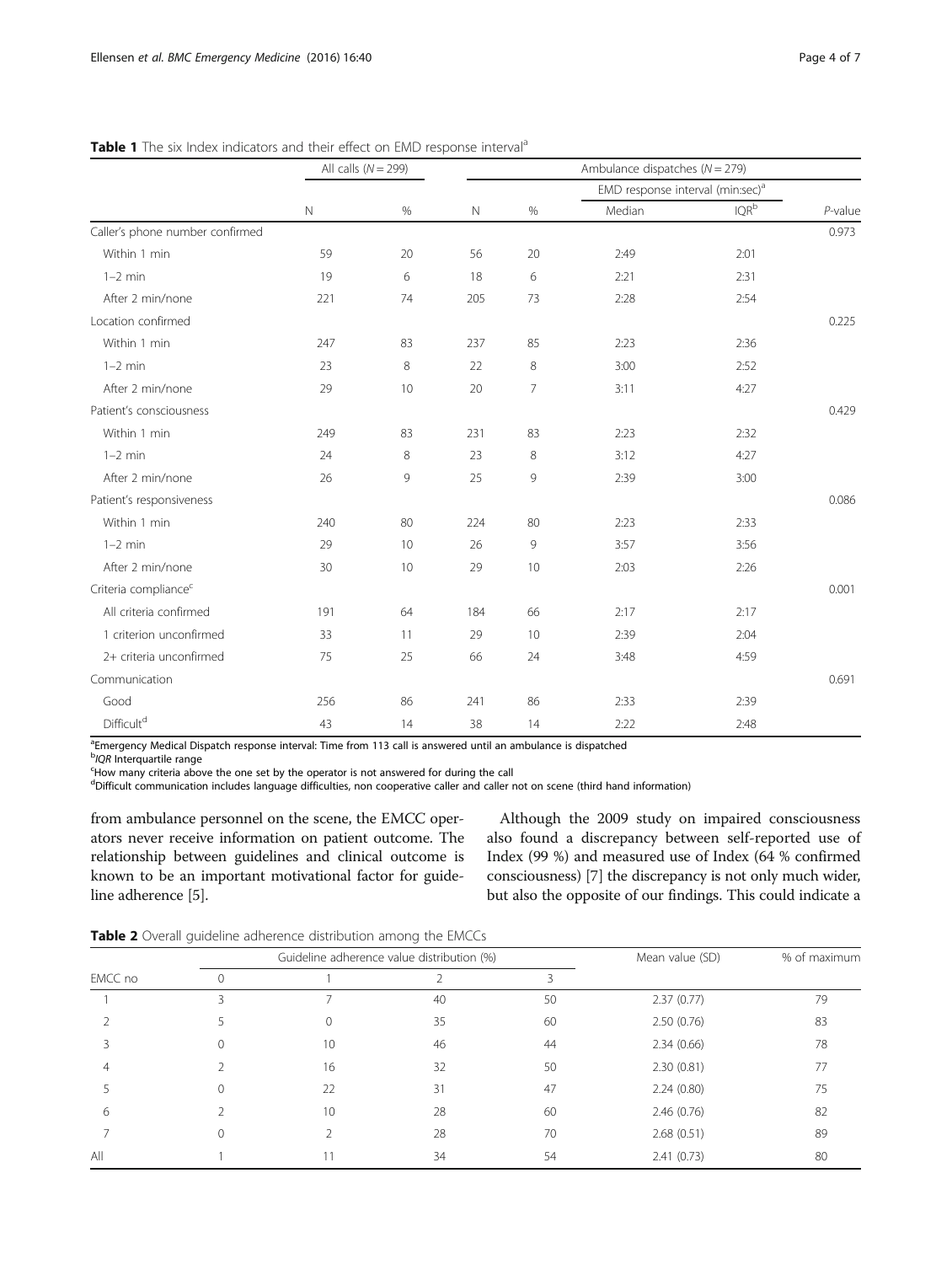|                             |                | All calls $(N = 299)$ |                | Ambulance dispatches $(N = 279)$ |                                              |                  |            |  |  |
|-----------------------------|----------------|-----------------------|----------------|----------------------------------|----------------------------------------------|------------------|------------|--|--|
|                             |                | $\%$                  | N              | $\%$                             | EMD response interval (min:sec) <sup>a</sup> |                  |            |  |  |
|                             | N              |                       |                |                                  | Median                                       | IQR <sup>b</sup> | $p$ -value |  |  |
| Overall guideline adherence |                |                       |                |                                  |                                              |                  | < 0.0005   |  |  |
|                             | 162            | 54                    | 157            | 56                               | 2:12                                         | 2:03             |            |  |  |
|                             | 101            | 34                    | 92             | 33                               | 3:19                                         | 3:56             |            |  |  |
|                             | 32             | 11                    | 26             | 9                                | 3:03                                         | 4:03             |            |  |  |
| $\Omega$                    | $\overline{4}$ |                       | $\overline{4}$ |                                  | 4:28                                         | 10:36            | 0.225      |  |  |

<span id="page-4-0"></span>Table 3 Overall quideline adherence and effect on EMD response interval<sup>a</sup>

<sup>a</sup>Emergency Medical Dispatch response interval: Time from 113 call is answered until an ambulance is dispatched

<sup>b</sup>IQR Interquartile range

positive development towards both higher actual use of Index and a more realistic view on own use.

The 2014 study comparing medical priority dispatch system (MPDS) and criteria-based dispatch (CBD) in cardiac arrest patients reported a guideline adherence of 97 % for successful clarifying level of consciousness [\[6](#page-6-0)]. This is higher than our finding that consciousness was clarified within 1 min in 83 % of the cases. One obvious explanation for this difference is their selection of highly acute contacts only, while our material includes all acute and urgent contacts. Furthermore, although not statistically significant, our study shows a wide variety between the EMCCs when it comes to percentage confirmed consciousness, ranging from 73 to 92 % for all acute and urgent cases in total. It has been shown that higher call processing rates increase dispatch performance. Kuisma et al. found in 2005 that operators processing >9 ventricular fibrillation cardiac arrest calls during the study period recognised cardiac arrest faster, dispatched first responding unit faster, gave cardiopulmonary rescusitation instructions and received bystander cooperation more often, and had a higher rate of patients discharged alive than dispatchers processing <4 VF calls during the study period [[9\]](#page-6-0).

Since the introduction of Index in Norway, it has been debated whether it saves time or adds time to the dispatch process. Of the six Index indicators investigated in our study, criteria compliance was the only one with a statistically significant effect on EMD response interval. The main effect on EMD response interval occurred between 1 and 2 unconfirmed criteria, with an increase of 1:31 (minutes:seconds) from 0 unconfirmed criteria to 2+ unconfirmed criteria. When looking at the combined outcome variable overall guideline adherence, we found a difference of 2:16 between the lowest and highest value group.

Failure to check vital information like consciousness or responsiveness obstruct detection of life-threatening situations like cardiac arrest or breathing difficulties where instructions from the operator might influence the outcome significantly. Berdowski et al. found in a study published in 2009 that failure to recognize cardiac arrest during the emergency call delayed both ambulance dispatch and arrival on the scene, and decreased 3-month survival from 14 to 5 % [\[10\]](#page-6-0). Using a similar protocol to our Start page, the Dutch dispatchers were supposed to clarify location, phone number, patient consciousness and breathing, and the study showed that failure to ask whether and how the patient was breathing was the primary reason for not recognizing the cardiac arrest. Previous versions of Index included breathing as a key question on the Start page; this was replaced by patient responsiveness in 2009 [\[1](#page-5-0)].

Low criteria compliance might result in a lower acuity than actually needed because important information is unrevealed, the patient might lose important time due to undertriage. A certain over triage is generally accepted in the prehospital emergency system, especially considering the difficulties of assessing a situation solely over the telephone, but undertriage may put the patient at unnecessary risk. An Italian study on dispatch errors focusing on patients initially coded as non-urgent and ending up as fatalities found that these calls were predominantly made by next of kin reporting not life-threatening symptoms, but they were also shorter and characterized by inadequate collection of vital information by the operators [[11\]](#page-6-0). Andersen et al. studied a group of patients not identified as acute but who died the same day they were reported via a 112 call. The researchers found that although none of the deaths were considered definitively preventable, 12 % were considered potentially preventable if the call had been assessed as acute [\[12](#page-6-0)]. A Swedish study published in 2011 compared priority codes between the dispatch centre (CBD guidelines) and the ambulance on scene (Medical Emergency Triage and Treatment System—A, METTS-A) and found that although the Swedish index has a high sensitivity for identifying acute patients, 4.8 % of the patients were undertriaged [\[13\]](#page-6-0). A similar finding of 4.6 % undertriage was found in Switzerland in a study published in 2015 [[14](#page-6-0)]. In Norway, experiences of general practitioners (GPs) participating in prehospital emergency situations show that 42 % of the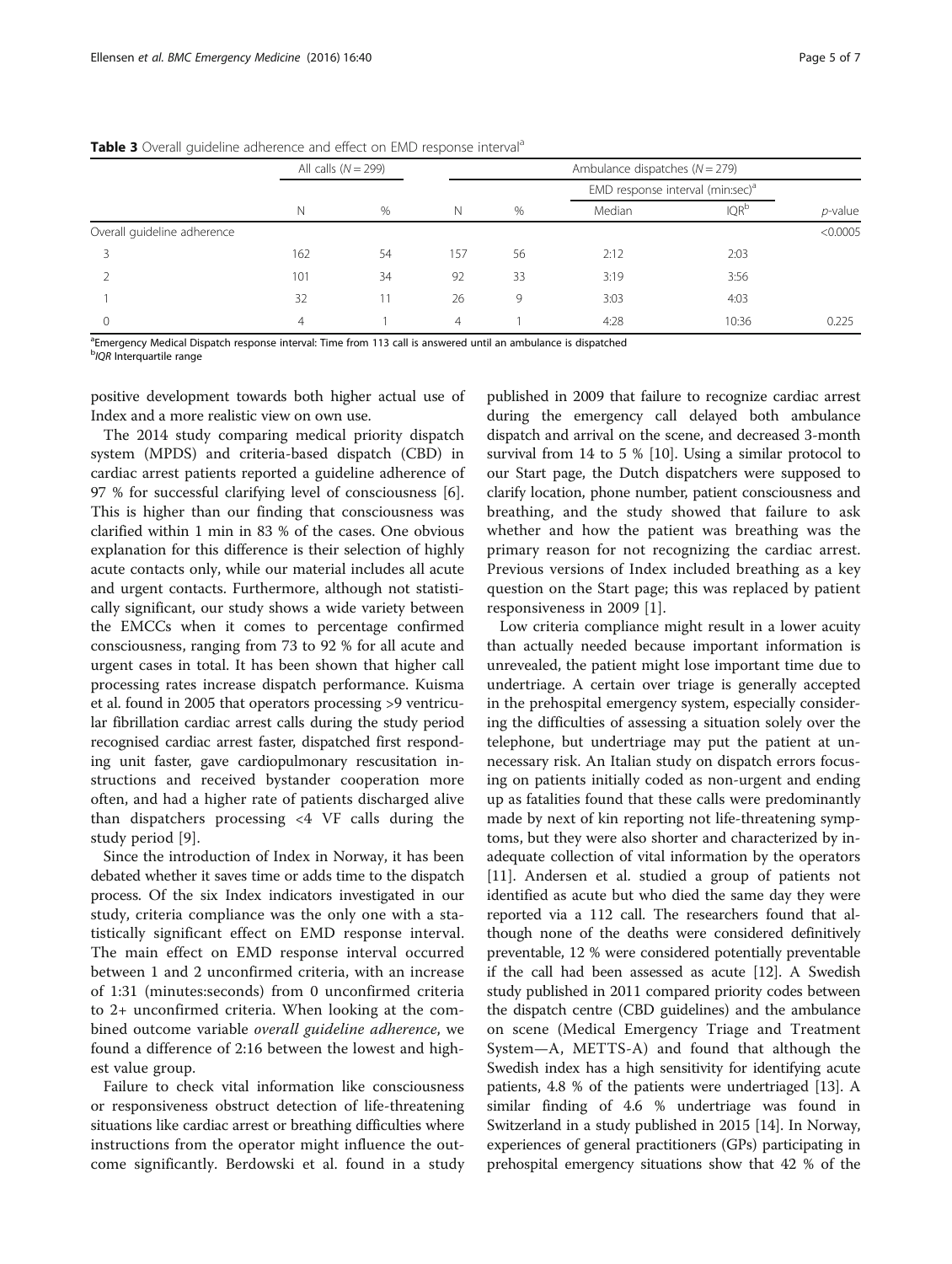<span id="page-5-0"></span>patients are downgraded between initial dispatch centre triaging and on-the-scene triaging by a GP, while 11 % were upgraded, acute abdominal cases having the highest risk of being initially undertriaged [[15](#page-6-0)].

## Strengths and limitations

Although only seven EMCCs took part in this study, they were strategically selected to be representative of the rest of the EMCCs and the results are therefore thought to be generalizable on a national level. This study thus provides valuable information on how and to what extent Index is actually used and how this affects the response interval.

The outcome variable overall guideline adherence derived from three of the six primary indicators, excluding telephone number confirmation, patient responsiveness and caller cooperation. Since the implementation of automatic number tracking of incoming calls, there seems to be a cultural acceptance at the EMCCs for only asking for the telephone number when the number is unregistered. Including this variable would have given a marked decrease in mean overall guideline adherence. The variable patient responsiveness provided little information beyond that provided by consciousness, and the numbers of uncooperative callers or language issues were very small. The cut-off value for the Start page indicators was chosen to be 'within one minute, as these are time-critical questions essential for further optimal handling of the situation. The cut-off for criteria compliance was set between one and two criteria not accounted for during the call, based on the effect on EMD response interval.

Our findings suggest higher guideline adherence compared to previous studies. Given the nature of CBD guidelines as an aid to the operator in the dispatch process, rather than the operator carrying out the dispatch process itself, one might question whether the present level of Index adherence is acceptable. However, further increased confirmation of consciousness and proper use of the criteria cards may reduce the risk of undertriage. Documenting overall guideline adherence is a further step towards exploring the validity of Index.

## Conclusion

The mean overall guideline adherence for acute and urgent emergency calls was 80 %. The results confirm previously self-reported use of Index findings. Low overall guideline adherence increases the EMD response interval and may increase the risk of undertriage.

## Additional files

[Additional file 1:](dx.doi.org/10.1186/s12873-016-0105-2) Index-113-registration, a call recordings registration form on adherence to different parts of index during the emergency call. (PDF 212 kb)

[Additional file 2:](dx.doi.org/10.1186/s12873-016-0105-2) Index-113 calls work sheet, a data file supporting the conclusions of the article. (XLSX 64 kb)

#### Abbreviations

AMIS: Acute Medical Information System; ANOVA: Analysis of variance; CBD: Criteria-based dispatch; CPR: Cardiopulmonary resuscitation; EMCC: Emergency Medical Communication Centre; EMD: Emergency medical dispatch; GP: General practitioner; IQR: Interquartile range; METTS-A: Medical Emergency Triage and Treatment System—A; MPDS: Medical Priority Dispatch System; SD: Standard deviation; The Index: The Norwegian Index for Medical Emergency Assistance

#### Acknowledgements

We would like to thank both management and operators at Bergen EMCC, Buskerud EMCC, Harstad EMCC, Oslo and Akershus EMCC, Sørlandet EMCC, Sør-Trøndelag EMCC, and Tromsø EMCC for their cooperation in providing data material for this study.

We would also like to thank all supporting members of the Norwegian Air Ambulance Foundation, for making the emergency medicine research possible.

#### Funding

This project has been made possible by the Norwegian ExtraFoundation for Health and Rehabilitation and the Norwegian Air Ambulance Foundation.

#### Availability of data and materials

The pre-developed form used to analyse the call recordings and the dataset supporting the conclusions of this article are includes as Additional files 1 and 2.

#### Authors' contribution

All authors participated in planning the study design. EE collected the data, performed the statistical analyses and drafted the manuscript. TW, SH and EZ participated in critical revision of the manuscript. All authors read and approved the final manuscript.

#### Competing interests

The authors declare no competing interests.

## Consent for publication

Not applicable.

#### Ethical approval and consent to participate

The study was assessed by the Regional Committee for Medical and Health Research Ethics, and was deemed to be in no need of ethical approval (2011/756/REK vest). The committee also exempted EMCC operators and patients' consent pertaining to analysis of sensitive data.

### Author details

<sup>1</sup>Department of Research, Norwegian Air Ambulance Foundation, PB 94, 1441 Drøbak, Norway. <sup>2</sup> Department of Global Public Health and Primary Care, University of Bergen, PB 7800, 5020 Bergen, Norway. <sup>3</sup>Anaesthesia and Critical Care Research Group, Faculty of Health Sciences, University of Tromsø, Tromsø 9037, Norway. <sup>4</sup>Norwegian National Advisory Unit on Trauma, Oslo University Hospital, Oslo 0450, Norway. <sup>5</sup>Department of Anesthesia and Intensive Care, Hammerfest Hospital, Finnmark Hospital Trust, Hammerfest 9613, Norway. <sup>6</sup>National Centre for Emergency Primary Health Care, Uni Research Health, Kalfarveien 31, Bergen 5018, Norway.

## Received: 15 June 2016 Accepted: 24 September 2016 Published online: 13 October 2016

#### References

- 1. Norwegian Medical Association. Norsk indeks for medisinsk nødhjelp (Norwegian Index for Medical Emergency Assistance). 3rd ed. Stavanger: Laerdal Medical A/S; 2009.
- 2. Ellensen EN, Hunskaar S, Wisborg T, Zakariassen E. Variations in contact patterns and dispatch guideline adherence between Norwegian emergency medical communication centres - a cross-sectional study. Scand J Trauma Resusc Emerg Med. 2014;22:2.